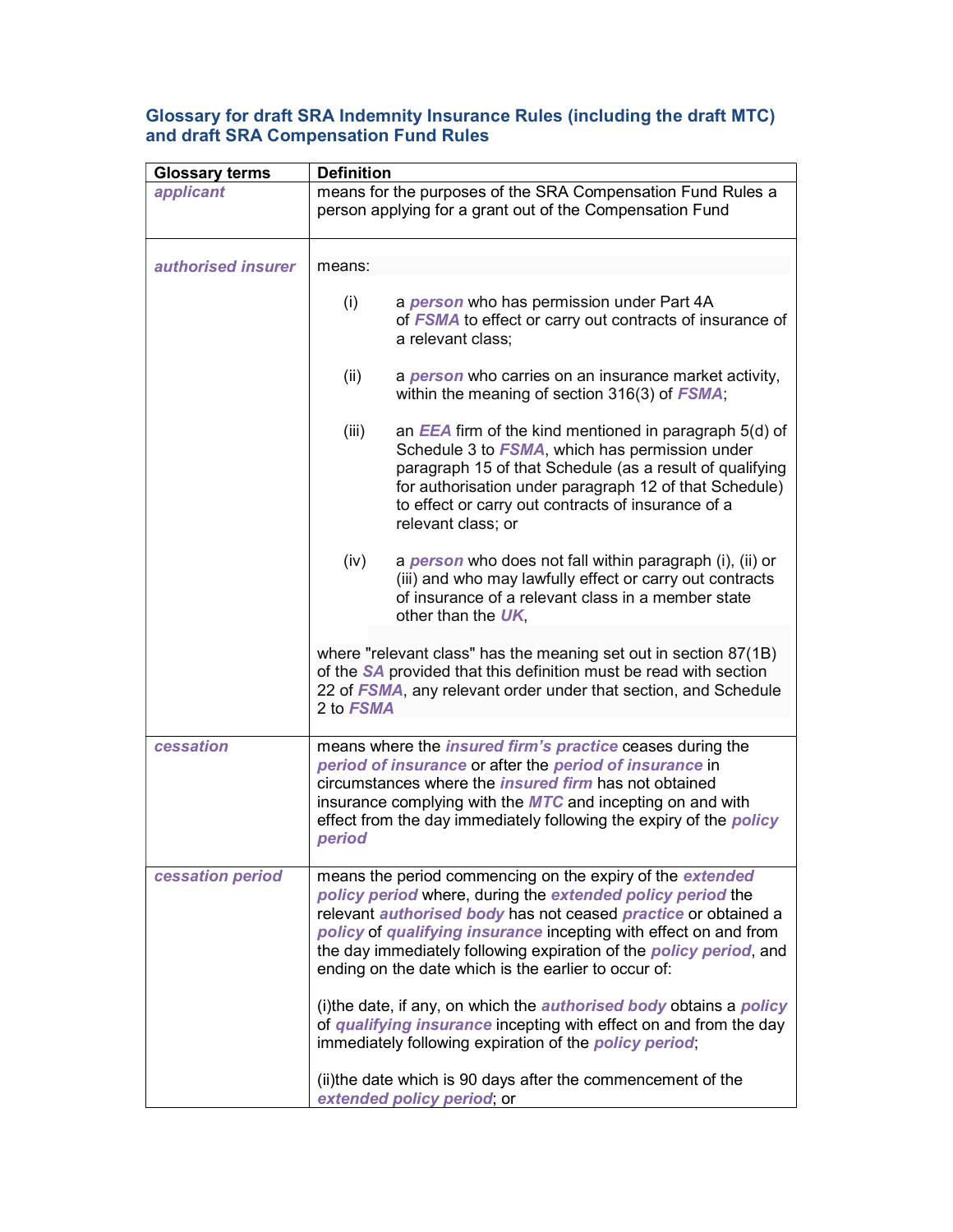|                                 | (iii)the date on which the <i>insured firm's practice</i> ceases                                                                                                                                                                                                                                                                                                                                                                                                                                                                                                                                                                                                                                                                                                                                                                                                                                                                                                                                                                                                                         |
|---------------------------------|------------------------------------------------------------------------------------------------------------------------------------------------------------------------------------------------------------------------------------------------------------------------------------------------------------------------------------------------------------------------------------------------------------------------------------------------------------------------------------------------------------------------------------------------------------------------------------------------------------------------------------------------------------------------------------------------------------------------------------------------------------------------------------------------------------------------------------------------------------------------------------------------------------------------------------------------------------------------------------------------------------------------------------------------------------------------------------------|
| charity                         | has the meaning given in section 1 of the Charities Act 2011                                                                                                                                                                                                                                                                                                                                                                                                                                                                                                                                                                                                                                                                                                                                                                                                                                                                                                                                                                                                                             |
| <b>circumstances</b>            | means an incident, occurrence, fact, matter, act or omission which<br>may give rise to a <i>claim</i> in respect of civil liability                                                                                                                                                                                                                                                                                                                                                                                                                                                                                                                                                                                                                                                                                                                                                                                                                                                                                                                                                      |
| claim                           | means a demand for, or an assertion of a right to, civil<br>compensation or civil damages or an intimation of an intention to<br>seek such compensation or damages. For these purposes, an<br>obligation on an <i>insured firm</i> and/or any <i>insured</i> to remedy a<br>breach of the SRA Accounts Rules, or any rules which replace<br>them in whole or in part, shall be treated as a claim, and the<br>obligation to remedy such breach shall be treated as a civil liability<br>for the purposes of clause 1 of the $MTC$ , whether or not any<br>person makes a demand for, or an assertion of a right to, civil<br>compensation or civil damages or an intimation of an intention to<br>seek such compensation or damages as a result of such breach,<br>except where any such obligation may arise as a result of the<br>insolvency of a bank (as defined in section 87 of the SA) or a<br>building society which holds client money in a client account of<br>the <i>insured firm</i> or the failure of such bank or building society<br>generally to repay monies on demand |
| claimant                        | means;                                                                                                                                                                                                                                                                                                                                                                                                                                                                                                                                                                                                                                                                                                                                                                                                                                                                                                                                                                                                                                                                                   |
|                                 | (i)<br>a person making a claim to statutory trust monies;<br>and                                                                                                                                                                                                                                                                                                                                                                                                                                                                                                                                                                                                                                                                                                                                                                                                                                                                                                                                                                                                                         |
|                                 | (ii)<br>in the SRA Indemnity Insurance Rules and the MTC,<br>a person or entity which has made or may make<br>a claim including a claim for contribution or indemnity                                                                                                                                                                                                                                                                                                                                                                                                                                                                                                                                                                                                                                                                                                                                                                                                                                                                                                                    |
| conveyancing<br><b>services</b> | means dealing with transfers, conveyances, leases, contracts,<br>deeds, grants, mortgages, charges, licences and other documents<br>in connection with, and other services ancillary to, the disposition,<br>acquisition or creation of estates or interests in or over land and<br>the sale and purchase of companies whose primary asset is an<br>estate or interest in land                                                                                                                                                                                                                                                                                                                                                                                                                                                                                                                                                                                                                                                                                                           |
| <b>Council</b>                  | has the meaning given in section 87 of the SA                                                                                                                                                                                                                                                                                                                                                                                                                                                                                                                                                                                                                                                                                                                                                                                                                                                                                                                                                                                                                                            |
| defaulting<br>practitioner      | has the meaning given in rule 4 of the SRA Compensation Fund<br><b>Rules</b>                                                                                                                                                                                                                                                                                                                                                                                                                                                                                                                                                                                                                                                                                                                                                                                                                                                                                                                                                                                                             |
| defence costs                   | means legal costs and disbursements and investigative and<br>related expenses reasonably and necessarily incurred with the<br>consent of the <i>insurer</i> in:                                                                                                                                                                                                                                                                                                                                                                                                                                                                                                                                                                                                                                                                                                                                                                                                                                                                                                                          |
|                                 | (i) defending any proceedings relating to a <i>claim</i> ; or<br>(ii) conducting any proceedings for indemnity, contribution or<br>recovery relating to a claim; or                                                                                                                                                                                                                                                                                                                                                                                                                                                                                                                                                                                                                                                                                                                                                                                                                                                                                                                      |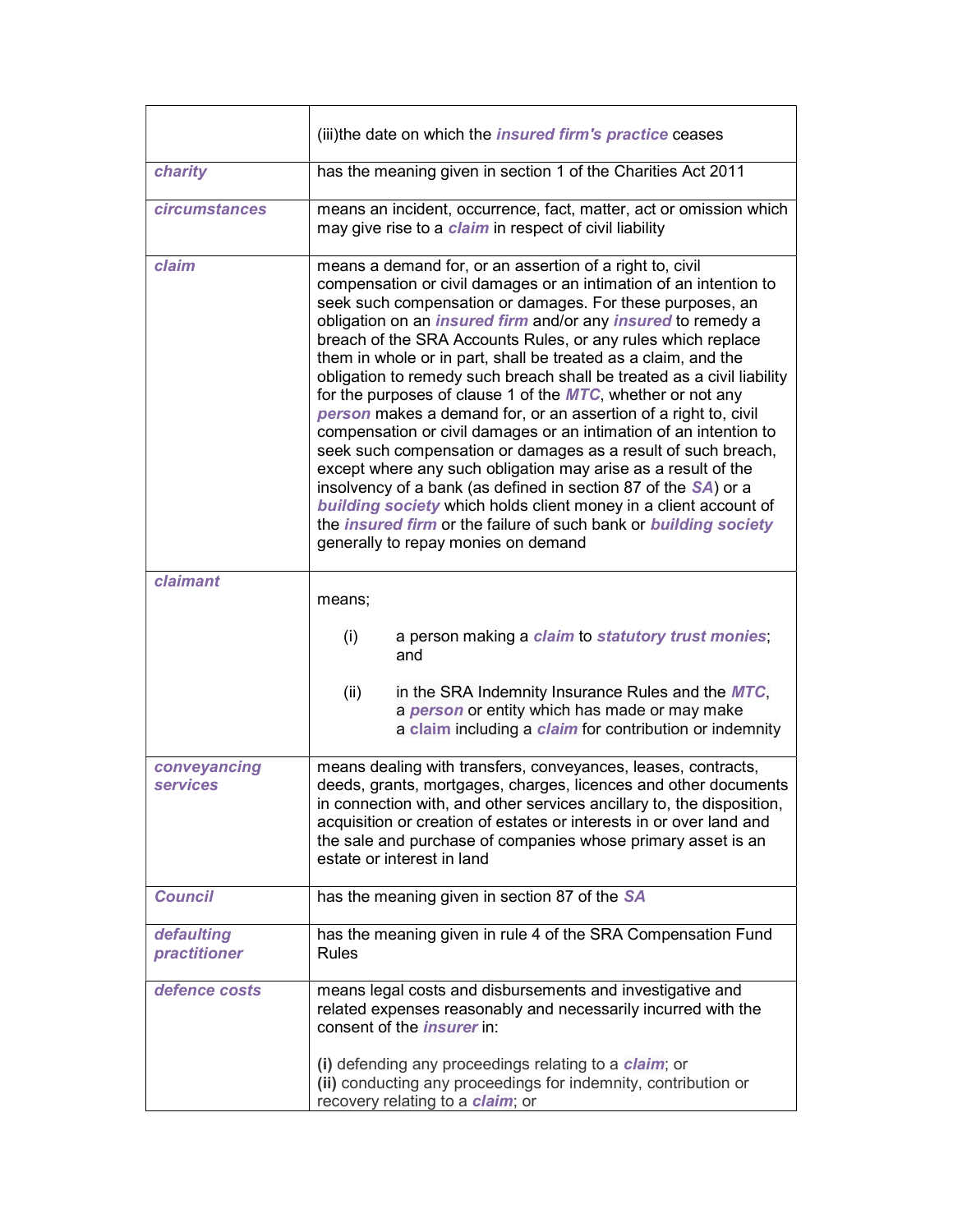|                                 | (iii) investigating, reducing, avoiding or compromising any actual<br>or potential <i>claim</i> ; or<br>(iv) acting for any <i>insured</i> in connection with any investigation,<br>inquiry or disciplinary proceeding (save in respect of any<br>disciplinary proceeding under the authority of the <b>SRA</b> or the<br>Tribunal));<br>and does not include any internal or overhead expenses of<br>the <i>insured firm</i> or the <i>insurer</i> or the cost of any <i>insured</i> 's time                                       |
|---------------------------------|-------------------------------------------------------------------------------------------------------------------------------------------------------------------------------------------------------------------------------------------------------------------------------------------------------------------------------------------------------------------------------------------------------------------------------------------------------------------------------------------------------------------------------------|
| employee                        | for the purposes of the SRA Indemnity Insurance Rules and the<br>MTC, means any person other than a <i>principal</i> :<br>(I) employed or otherwise engaged in the <i>insured firm's practice</i><br>(including under a contract for services) including, without<br>limitation, as a solicitor, lawyer, trainee solicitor or trainee lawyer,<br>consultant, associate, locum tenens, agent, appointed person,<br>office or clerical staff member or otherwise;<br>(II) seconded to work in the <i>insured firm's practice</i> ; or |
|                                 | (III) seconded by the <i>insured firm</i> to work elsewhere;<br>but does not include any person who is engaged by the <i>insured</i><br>firm under a contract for services in respect of any work where<br>that person is required, whether under the SRA Indemnity<br>Insurance Rules or under the rules of any other professional body,<br>to take out or to be insured under separate professional indemnity<br>insurance in respect of that work                                                                                |
| endorsement                     | means the relevant <i>endorsement</i> for extension of insurance as<br>set out in clause 9 of the MTC                                                                                                                                                                                                                                                                                                                                                                                                                               |
| <b>excess</b>                   | means the first amount of a <i>claim</i> which is not covered by the<br>insurance                                                                                                                                                                                                                                                                                                                                                                                                                                                   |
| extended policy<br>period       | means the period commencing at the end of the <i>policy</i><br>period and ending on the date which is the earlier to occur of:<br>(i)<br>the date, if any, on which the firm obtains<br>a policy of qualifying insurance incepting on and with<br>effect from the day immediately following the expiration of<br>the policy period,<br>(ii)<br>the date which is 30 days after the end of the <i>policy</i><br>period; or<br>(iii)<br>the date on which the <i>insured firm's practice</i> ceases                                   |
| existing<br><i>instructions</i> | means instructions to carry out legal activities received by an<br>authorised body from a client, which the body has accepted, on<br>terms that have been agreed by the client, prior to the body<br>becoming subject to cover under the cessation period                                                                                                                                                                                                                                                                           |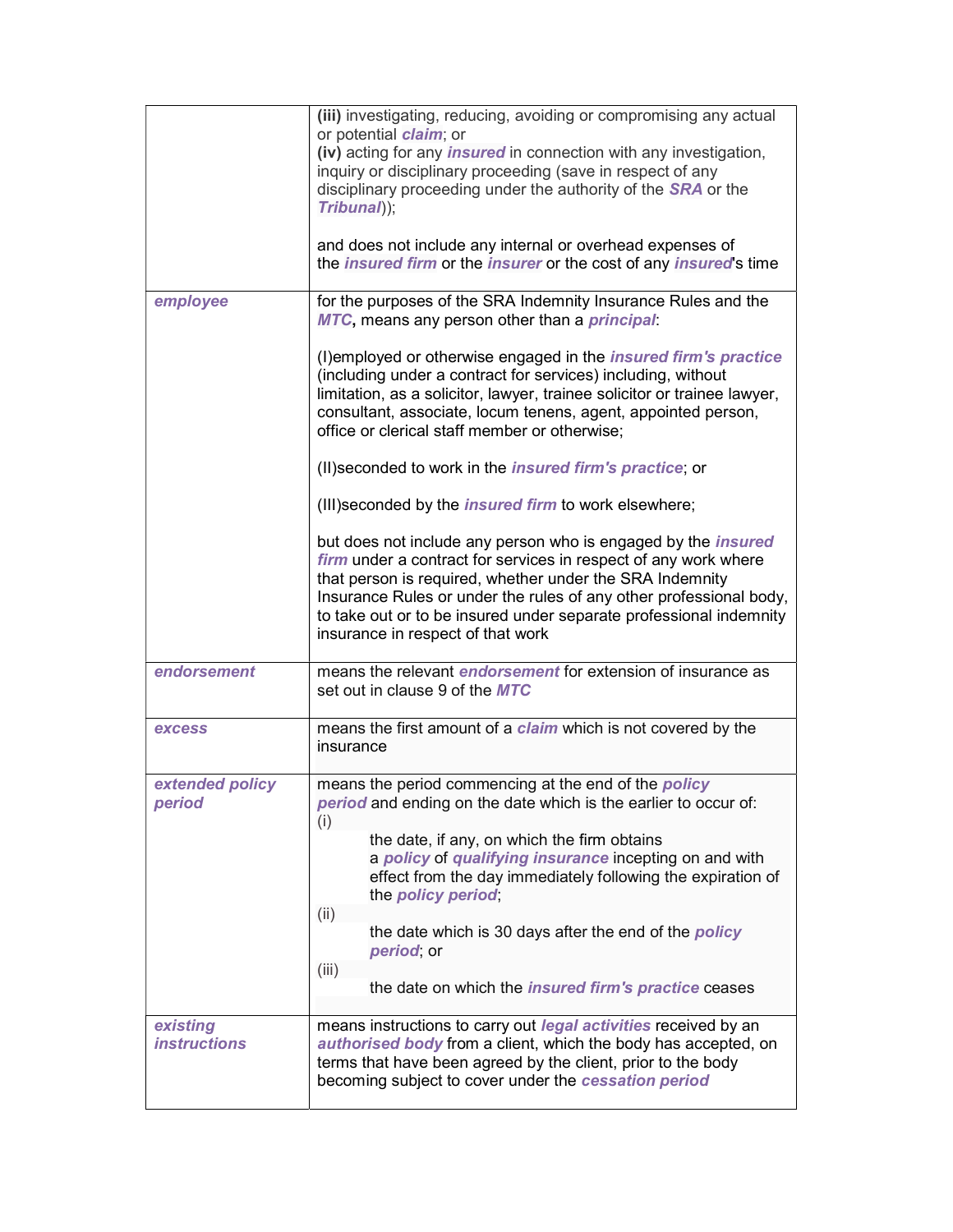| <b>Indemnity period</b>                                      |                                                                                                                                                                                                                                                                                                                     |
|--------------------------------------------------------------|---------------------------------------------------------------------------------------------------------------------------------------------------------------------------------------------------------------------------------------------------------------------------------------------------------------------|
|                                                              | means in the SRA Indemnity Insurance Rules and the MTC, the<br>period of one year starting on 1 September 2000, 2001 or 2002,<br>the period of 13 calendar months starting on 1 September 2003,<br>or the period of one year starting on 1 October in any subsequent<br>calendar year                               |
| insolvency event                                             | means in relation to a participating insurer.                                                                                                                                                                                                                                                                       |
|                                                              | (i)<br>the appointment of a provisional liquidator,<br>administrator, receiver or an administrative<br>receiver;                                                                                                                                                                                                    |
|                                                              | (ii)<br>the approval of a voluntary arrangement under Part<br>I of the Insolvency Act 1986 or the making of any<br>other form of arrangement, composition or<br>compounding with its creditors generally;                                                                                                           |
|                                                              | (iii)<br>the passing of a resolution for voluntary winding up<br>where the winding up is or becomes a creditors'<br>voluntary winding up under Part IV of the<br>Insolvency Act 1986;                                                                                                                               |
|                                                              | (iv)<br>the making of a winding up order by the court;                                                                                                                                                                                                                                                              |
|                                                              | (v)<br>the making of an order by the court reducing the<br>value of one or more of the participating insurer's<br>contracts under section 377 of FSMA; or                                                                                                                                                           |
|                                                              | (vi)<br>the occurrence of any event analogous to any of<br>the foregoing insolvency events in any jurisdiction<br>outside England and Wales.                                                                                                                                                                        |
| <i>insurance</i><br>distribution<br><i><b>activities</b></i> | means any of the following regulated activities as specified in the<br>Regulated Activities Order which are carried on in relation to a<br>contract of insurance or rights to or interests in a life policy:                                                                                                        |
|                                                              | (a) dealing in investments as agent (article 21)<br>(b) arranging (bringing about) deals in investments (article 25(1))<br>(c) making arrangements with a view to transactions in<br>investments (article 25(2))<br>(d) assisting in the administration and performance of a contract<br>of insurance (article 39A) |
|                                                              | (e) advising on investments (except peer to peer agreements)<br>(article $53(1)$<br>agreeing to carry on a regulated activity in (a) to (e) above<br>(f)<br>$(\text{article }64).$                                                                                                                                  |
| <i><b>insured</b></i>                                        | In the SRA Indemnity Insurance Rules and the <b>MTC</b> means each<br>person and entity named or described as a person to whom the<br>insurance extends and includes, without limitation, those referred<br>to in clause 1.3 in the MTC                                                                             |
| <b>insured</b> firm                                          | means the <i>authorised body</i> which contracted with the <i>insurer</i> to<br>provide the insurance                                                                                                                                                                                                               |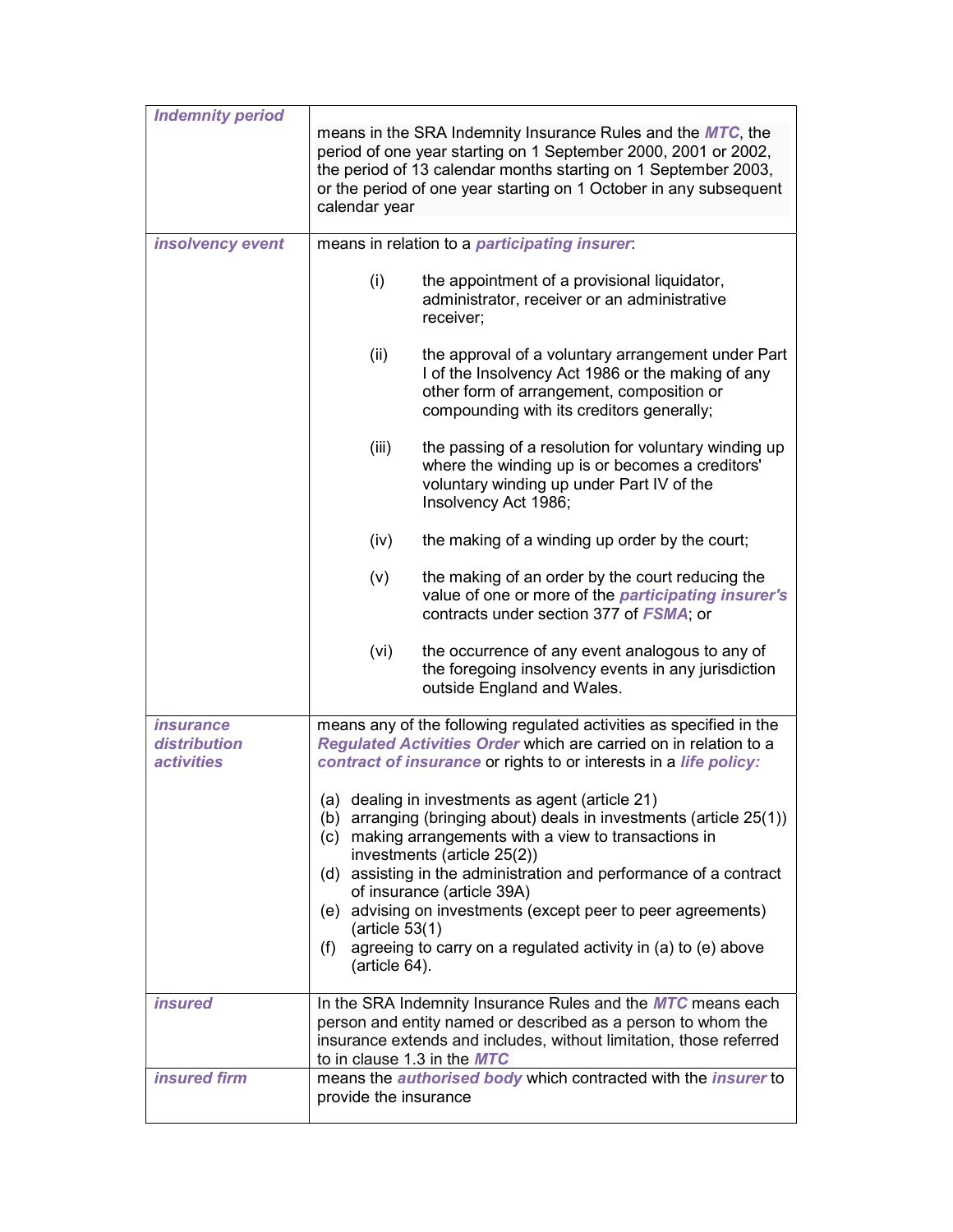| insured firm's                          |                                                                                                                                                                                                                                                                                                                                         |
|-----------------------------------------|-----------------------------------------------------------------------------------------------------------------------------------------------------------------------------------------------------------------------------------------------------------------------------------------------------------------------------------------|
| practice                                | means:                                                                                                                                                                                                                                                                                                                                  |
|                                         | (i)<br>the legal <i>practice</i> carried on by the <i>insured firm</i> as at<br>the commencement of the <i>period of insurance</i> ; and<br>the continuous legal <i>practice</i> preceding and<br>(ii)<br>succeeding the <i>practice</i> referred to in paragraph (i)<br>(irrespective of changes in ownership of the <i>practice</i> ) |
| <i><b>insurer</b></i>                   | means:                                                                                                                                                                                                                                                                                                                                  |
|                                         | (i)<br>for the purposes of the SRA Financial Services<br>(Conduct of Business) Rules 2001 a firm with<br>permission to effect or carry out contracts of<br>insurance (other than a bank); and                                                                                                                                           |
|                                         | (ii)<br>for the purposes of the SRA Indemnity Insurance<br>Rules and the $MTC$ the underwriter(s) of the insurance                                                                                                                                                                                                                      |
| lead insurer                            | means the insurer named as such in the contract of insurance in<br>accordance with clause 2.6 of the MTC                                                                                                                                                                                                                                |
| legal activities                        | has the meaning given in section 12 of the LSA                                                                                                                                                                                                                                                                                          |
| <b>MTC</b>                              | means the minimum terms and conditions with which<br>a policy of qualifying insurance is required by the SRA<br>Indemnity Insurance Rules to comply, a copy of which is annexed<br>as Appendix 1 to those Rules                                                                                                                         |
| non-commercial<br>body                  | means a body that falls within section 23(2) of the LSA                                                                                                                                                                                                                                                                                 |
| non-SRA firm                            | means a sole practitioner, partnership, LLP or company which<br>is not authorised to practise by the <b>SRA</b> , and which is either:                                                                                                                                                                                                  |
|                                         | (i)<br>authorised or capable of being authorised to practise<br>by another approved regulator; or                                                                                                                                                                                                                                       |
|                                         | not capable of being authorised to practise by any approved regulator                                                                                                                                                                                                                                                                   |
| non-reserved legal<br>activity          | means a legal activity that falls within section $12(3)(b)$ of the LSA                                                                                                                                                                                                                                                                  |
| participating<br><i><b>insurer</b></i>  | means an <i>authorised insurer</i> which has entered into<br>a participating insurer's agreement with the SRA which<br>remains in force for the purposes of underwriting new business at<br>the date on which the relevant contract of qualifying insurance is<br>made                                                                  |
| participating<br>insurer's<br>agreement | means an agreement in such terms as the <b>SRA</b> may prescribe<br>setting out the terms and conditions on which a participating<br>insurer may provide professional indemnity insurance to<br>solicitors and others in private practice in England and Wales                                                                          |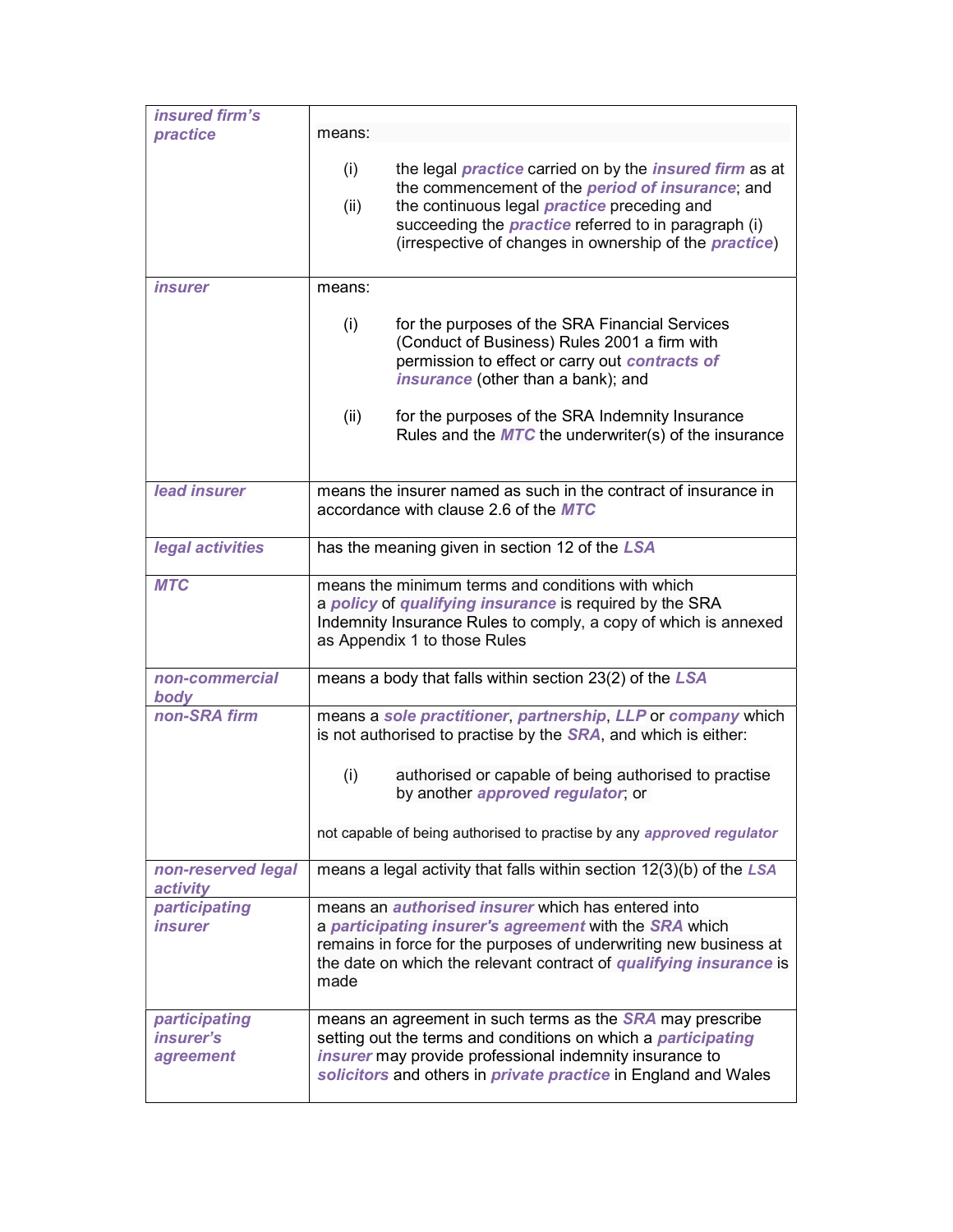| <b>Partial Home State</b><br>Cover   | has the meaning given in Appendix 2 to the SRA Indemnity<br><b>Insurance Rules</b>                                                                                                                                          |
|--------------------------------------|-----------------------------------------------------------------------------------------------------------------------------------------------------------------------------------------------------------------------------|
| period of<br><i><b>insurance</b></i> | means the period for which the insurance operates                                                                                                                                                                           |
| policy                               | means a contract of professional indemnity insurance made<br>between one or more persons, each of which is a <i>participating</i><br>insurer, and an authorised body                                                        |
| policy period                        | means the <i>period of insurance</i> in respect of which risks may<br>attach under a policy, but excluding the extended policy period<br>and the cessation period                                                           |
| practice                             | means the whole or such part of the <i>private practice</i> of an<br>authorised body as is carried on from one or more offices in<br><b>England and Wales</b>                                                               |
| principal                            | means:                                                                                                                                                                                                                      |
|                                      | (i) where the <i>authorised body</i> is or was:                                                                                                                                                                             |
|                                      | (A) a recognised sole practice – the sole practitioner,                                                                                                                                                                     |
|                                      | (B) a partnership - each partner,                                                                                                                                                                                           |
|                                      | (C) a company with a share capital - each director of that<br>company and any person who:                                                                                                                                   |
|                                      | (01)<br>is held out as a <i>director</i> ; or                                                                                                                                                                               |
|                                      | beneficially owns the whole or any part of a share<br>(02)<br>in the <i>company</i> ; or                                                                                                                                    |
|                                      | (03)<br>is the ultimate beneficial owner of the whole or any<br>part of a share in the company;                                                                                                                             |
|                                      | (D) a company without a share capital - each director of that<br>company and any person who:                                                                                                                                |
|                                      | (01)<br>is held out as a <i>director</i> ; or                                                                                                                                                                               |
|                                      | (02)<br>is a <i>member</i> of the <i>company</i> ; or                                                                                                                                                                       |
|                                      | (03)<br>is the ultimate owner of the whole or any part of a<br>body corporate or other legal person which is a <i>member</i><br>of the company;                                                                             |
|                                      | (E) an LLP - each <i>member</i> of that LLP, and any <i>person</i> who is<br>the ultimate owner of the whole or any part of a body corporate or<br>other legal person which is a <i>member</i> of the LLP;                  |
|                                      | (ii) where a body corporate or other legal person is a <i>partner</i> in<br>the <i>authorised body</i> , any <i>person</i> who is within paragraph $(i)(C)$<br>of this definition (including sub-paragraphs (01) and (03)), |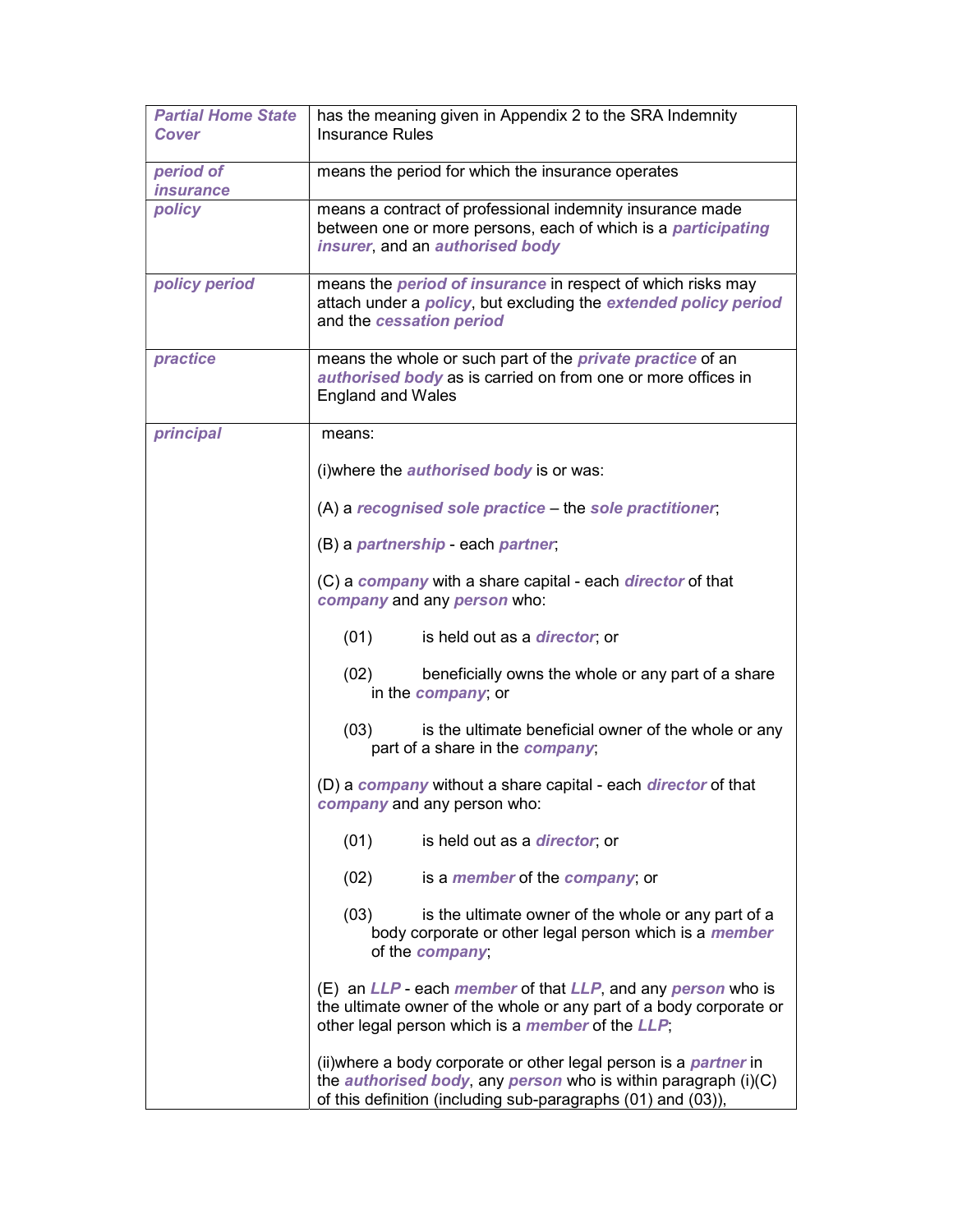|                                                |                      | paragraph (i)(D) of this definition (including sub-paragraphs (01)<br>and $(03)$ ), or paragraph $(i)(E)$ of this definition                                                                                                                                                                                                                           |
|------------------------------------------------|----------------------|--------------------------------------------------------------------------------------------------------------------------------------------------------------------------------------------------------------------------------------------------------------------------------------------------------------------------------------------------------|
| prior practice                                 |                      | means each <i>practice</i> to which the <i>insured firm's practice</i> is<br>ultimately a <i>successor practice</i> by way of one or more mergers,<br>acquisitions, absorptions or other transitions, but does not include<br>any such <i>practice</i> which has elected to be insured under run-off<br>cover in accordance with clause 5.5 of the MTC |
| private legal<br>practice                      |                      | means the provision of services in <i>private practice</i> as a solicitor<br>or REL in an <i>authorised body</i> including, without limitation:                                                                                                                                                                                                        |
|                                                | (i)                  | providing such services in England, Wales or<br>anywhere in the world in a recognised sole practice,<br>a recognised body or a licensed body (in respect of<br>its regulated activities);                                                                                                                                                              |
|                                                | (ii)                 | the provision of such services as a secondee of the<br>insured firm;                                                                                                                                                                                                                                                                                   |
|                                                | (iii)                | any insured acting as a personal representative,<br>trustee, attorney, notary, insolvency practitioner or in<br>any other role in conjunction with a <i>practice</i> ;                                                                                                                                                                                 |
|                                                | (iv)                 | the provision of such services by any <i>employee</i> ; and                                                                                                                                                                                                                                                                                            |
|                                                | (v)                  | the provision of such services pro bono;                                                                                                                                                                                                                                                                                                               |
|                                                | (vi)                 | discharging the functions of any of the following offices<br>or appointments:                                                                                                                                                                                                                                                                          |
|                                                |                      | but does not include:                                                                                                                                                                                                                                                                                                                                  |
|                                                | (A) judicial office; |                                                                                                                                                                                                                                                                                                                                                        |
|                                                | (B)Under Sheriffs;   |                                                                                                                                                                                                                                                                                                                                                        |
|                                                |                      | (C)members and clerks of such tribunals, committees, panels and<br>boards as the Council may from time to time designate but<br>including those subject to the Tribunals and Inquiries Act 1992,<br>the Competition Commission, Legal Services Commission Review<br>Panels, Legal Aid Agency Review Panels and Parole Boards;                          |
|                                                |                      | (D) Justices' Clerks; or                                                                                                                                                                                                                                                                                                                               |
|                                                | Local Crematoria     | (E)Superintendent Registrars and Deputy Superintendent<br>Registrars of Births, Marriages and Deaths and Registrars of                                                                                                                                                                                                                                 |
| <b>SRA Indemnity</b><br><b>Insurance Rules</b> | time                 | means the SRA Indemnity Insurance Rules in force from time to                                                                                                                                                                                                                                                                                          |
| solicitor                                      |                      | means a person who has been admitted as a solicitor of the<br>Senior Courts of England and Wales and whose name is on the<br>roll, save that in the SRA Indemnity Insurance Rules and the MTC                                                                                                                                                          |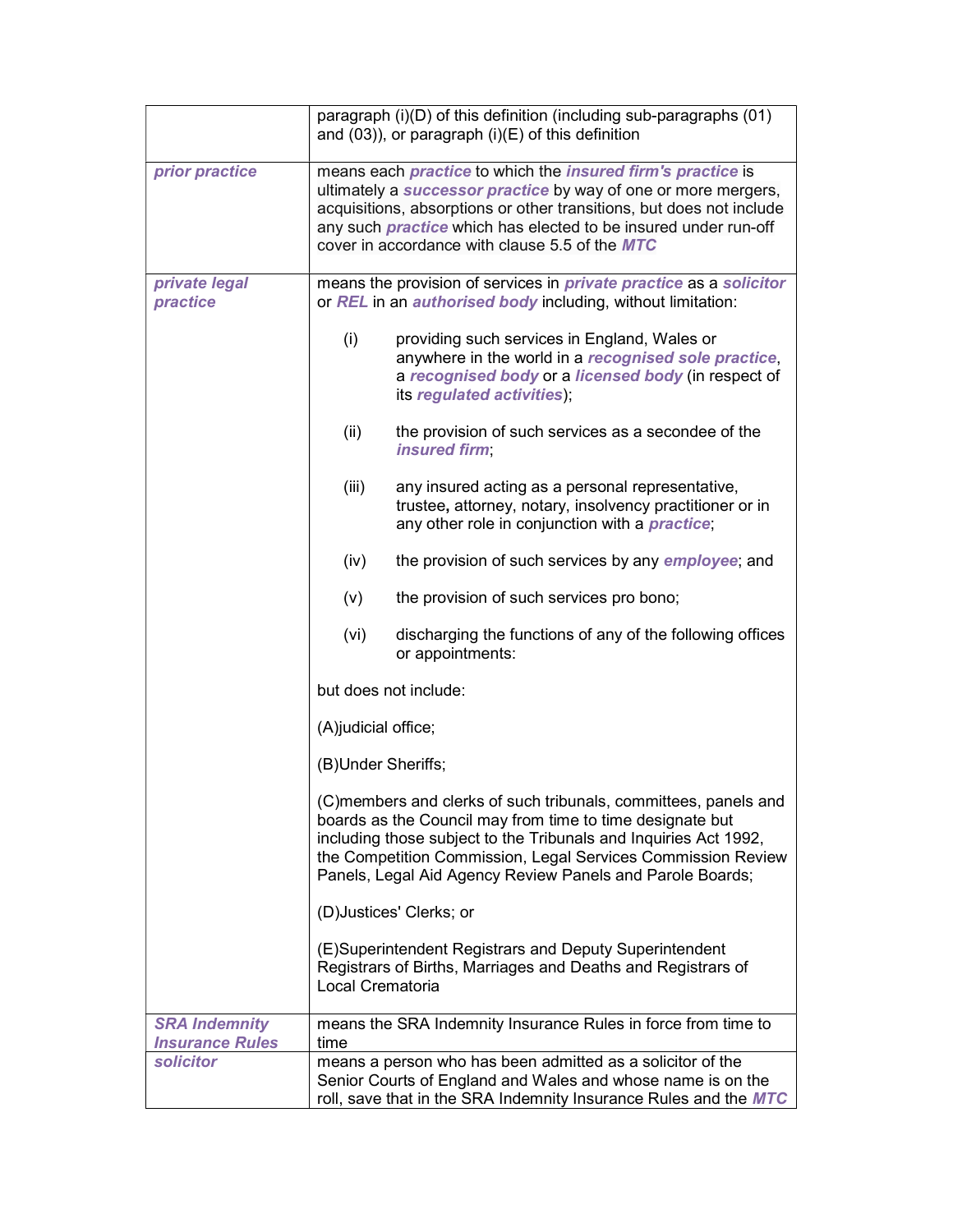|                    | this includes a person who practises as a solicitor whether or not<br>the person has in force a practising certificate, and also includes<br>practice under home title of a former REL who has become a<br>solicitor                                                                                                                                                                                          |
|--------------------|---------------------------------------------------------------------------------------------------------------------------------------------------------------------------------------------------------------------------------------------------------------------------------------------------------------------------------------------------------------------------------------------------------------|
| successor practice | means a <i>practice</i> identified in this definition as 'B', where:<br>(i)                                                                                                                                                                                                                                                                                                                                   |
|                    | (A)<br>'A' is the <i>practice</i> to which B succeeds; and                                                                                                                                                                                                                                                                                                                                                    |
|                    | (B)<br>'A's owner' is the owner of A immediately prior to transition; and                                                                                                                                                                                                                                                                                                                                     |
|                    | (C)<br>'B's owner' is the owner of B immediately following transition; and                                                                                                                                                                                                                                                                                                                                    |
|                    | (D)<br>'transition' means merger, acquisition, absorption or other<br>transition which results in A no longer being carried on as a<br>discrete legal <i>practice</i>                                                                                                                                                                                                                                         |
|                    | (ii)<br>B is a successor practice to A where:                                                                                                                                                                                                                                                                                                                                                                 |
|                    | (A)<br>B is or was held out, expressly or by implication, by B's owner as<br>being the successor of A or as incorporating A, whether such<br>holding out is contained in notepaper, business cards, form of<br>electronic communications, publications, promotional material or<br>otherwise, or is contained in any statement or declaration by B's<br>owner to any regulatory or taxation authority; and/or |
|                    | (B)<br>(where A's owner was a sole practitioner and the transition<br>occurred on or before 31 August 2000) - the sole practitioner is<br>a <i>principal</i> of B's owner; and/or                                                                                                                                                                                                                             |
|                    | (C)<br>(where A's owner was a sole practitioner and the transition<br>occurred on or after 1 September 2000) - the sole practitioner is<br>a <i>principal</i> or <i>employee</i> of B's owner; and/or                                                                                                                                                                                                         |
|                    | (D)<br>(where A's owner was a recognised body or a licensed body (in<br>respect of its regulated activities)) - that body is a principal of<br>B's owner; and/or                                                                                                                                                                                                                                              |
|                    | (E)<br>(where A's owner was a <i>partnership</i> ) - the majority of the<br>principals of A's owner have become principals of B's owner;<br>and/or                                                                                                                                                                                                                                                            |
|                    | (F)<br>(where A's owner was a <i>partnership</i> and the majority of<br>principals of A's owner did not become principals of the owner<br>of another legal <i>practice</i> as a result of the transition) - one or                                                                                                                                                                                            |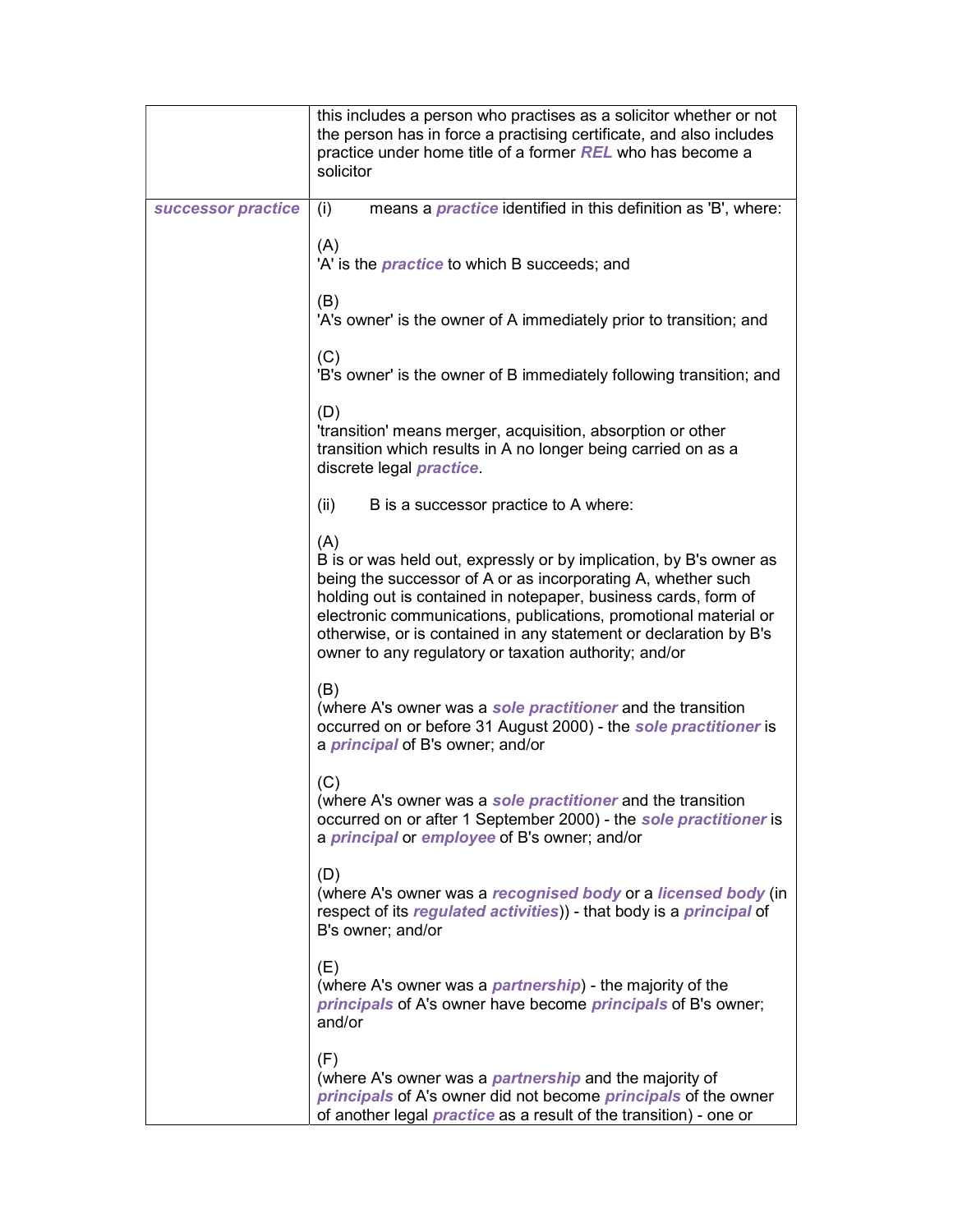|                                | more of the <i>principals</i> of A's owner have become <i>principals</i> of<br>B's owner and:                                                                                                                                                                                                                                                                                    |
|--------------------------------|----------------------------------------------------------------------------------------------------------------------------------------------------------------------------------------------------------------------------------------------------------------------------------------------------------------------------------------------------------------------------------|
|                                | (1)<br>B is carried on under the same name as A or a name which<br>substantially incorporates the name of A (or a substantial part of<br>the name of A); and/or                                                                                                                                                                                                                  |
|                                | (II)<br>B is carried on from the same premises as A; and/or                                                                                                                                                                                                                                                                                                                      |
|                                | (III)<br>the owner of B acquired the goodwill and/or <b>assets</b> of A; and/or                                                                                                                                                                                                                                                                                                  |
|                                | (IV)<br>the owner of B assumed the liabilities of A; and/or                                                                                                                                                                                                                                                                                                                      |
|                                | (V)<br>the majority of staff employed by A's owner became <i>employees</i><br>of B's owner.                                                                                                                                                                                                                                                                                      |
|                                | (iii)<br>Notwithstanding the foregoing, B is not a successor practice to A<br>under paragraph (ii) (B), (C), (D), (E) or (F) if another <i>practice</i> is<br>or was held out by the owner of that other <i>practice</i> as the<br>successor of A or as incorporating A, provided that there is<br>insurance complying with the <b>MTC</b> in relation to that other<br>practice |
| sum insured                    | means the <i>insurer's</i> limit of liability under a <i>policy</i> in respect of<br>any one claim (exclusive of defence costs)                                                                                                                                                                                                                                                  |
| supplementary<br>run-off cover | means run-off cover provided by the Solicitors Indemnity Fund<br>following the expiry of run-off cover provided to an <i>authorised</i><br>body in accordance with the SRA Indemnity Insurance Rules or<br>otherwise under a <i>policy</i> (but subject to compliance with the<br>MTC)                                                                                           |
|                                | in the SRA Compensation Fund Rules and the MTC means the<br>amounts derived from the provision of goods and services in the<br>most recent financial year, after deduction of:                                                                                                                                                                                                   |
|                                | (A)trade discounts,                                                                                                                                                                                                                                                                                                                                                              |
|                                | (B) value added tax, and                                                                                                                                                                                                                                                                                                                                                         |
| turnover                       | (C) any other taxes based on the amounts so derived.                                                                                                                                                                                                                                                                                                                             |

To note: other defined terms in these draft rules were consulted on as part of the Looking to the Future: phase two of our Handbook reforms consultation (see link below) and are set out below for reference only:

http://www.sra.org.uk/sra/consultations/lttf-phase-two-handbook-reform.page#download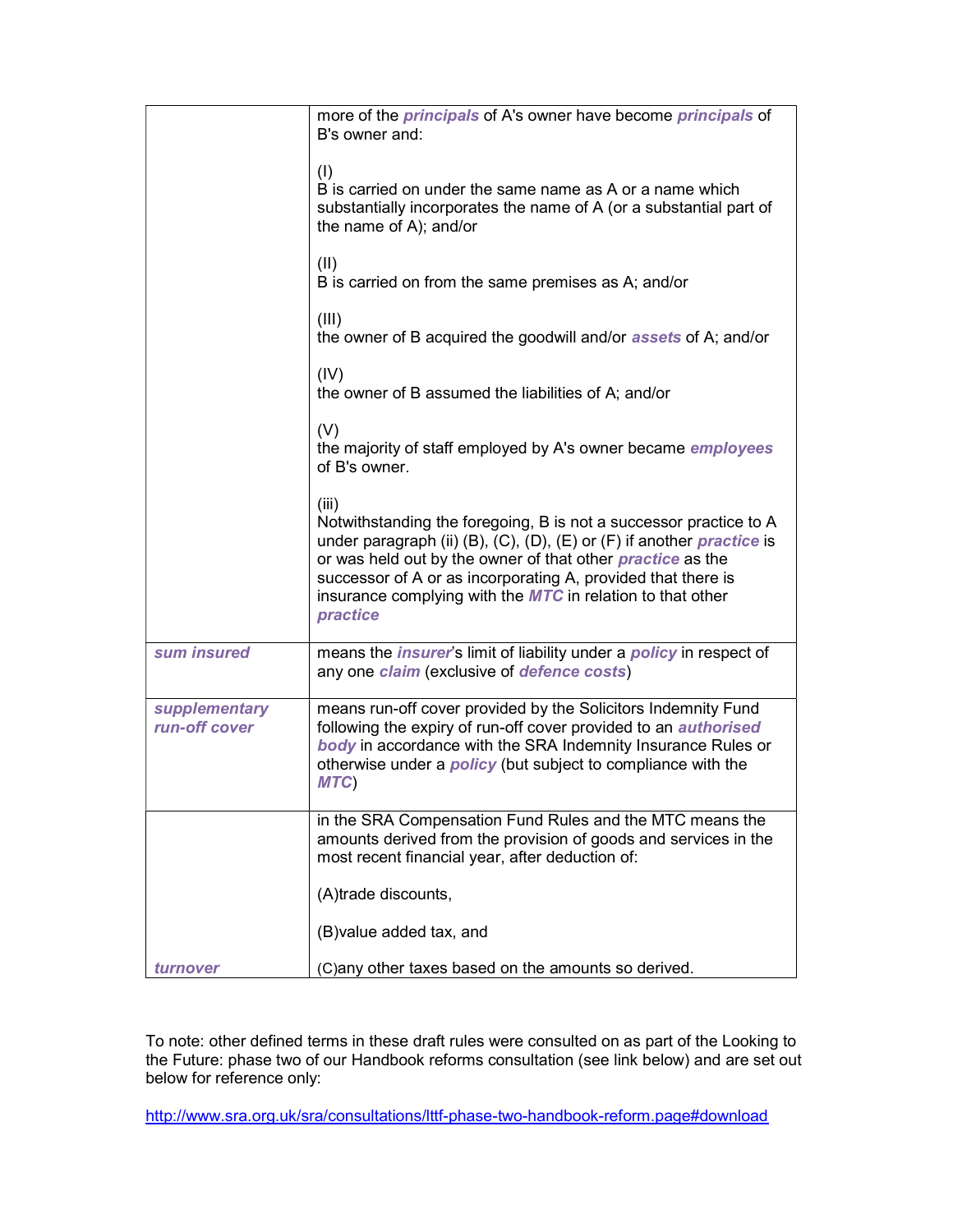| <b>Glossary terms</b>              | <b>Definition</b>                                                                                                                                                                                                                                                                                                                                                                       |
|------------------------------------|-----------------------------------------------------------------------------------------------------------------------------------------------------------------------------------------------------------------------------------------------------------------------------------------------------------------------------------------------------------------------------------------|
| AJA                                | means the Administration of Justice Act 1985                                                                                                                                                                                                                                                                                                                                            |
| approved<br>regulator              | means any body listed as an approved regulator in<br>paragraph 1 of Schedule 4 to the LSA or designated as an<br>approved regulator by an order under paragraph 17 of that Schedule                                                                                                                                                                                                     |
| asset                              | includes money, documents, wills, deeds, instruments and other property                                                                                                                                                                                                                                                                                                                 |
| <i>authorised</i>                  | means:                                                                                                                                                                                                                                                                                                                                                                                  |
| body                               | a body that has been authorised by the <b>SRA</b> to practise as a<br>(i)<br>licensed body or a recognised body; or<br>a sole practitioner's practice that has been authorised by<br>(ii)<br>the SRA as a recognised sole practice                                                                                                                                                      |
| authorised non-<br><b>SRA firm</b> | means a firm which is authorised to carry on <i>legal activities</i><br>as defined in s12 LSA by an approved regulator other than the SRA                                                                                                                                                                                                                                               |
| <b>building society</b>            | means a building society within the meaning of the Building Societies Act<br>1986                                                                                                                                                                                                                                                                                                       |
| client                             | means the person for whom you act and, where the context permits,<br>includes prospective and former clients                                                                                                                                                                                                                                                                            |
|                                    | in the SRA Financial Services (Scope) Rules, in relation to any<br>regulated activities carried on by an authorised body for a trust or the<br>estate of a deceased person (including a controlled trust), means the<br>trustees or personal representatives in their capacity as such and not<br>any person who is a <b>beneficiary</b> under the trust or interested in the<br>estate |
| <b>Companies</b><br><b>Acts</b>    | means the Companies Act 1985 and the Companies Act<br>2006                                                                                                                                                                                                                                                                                                                              |
| company                            | means a company incorporated in a state to which the<br>Establishment of Lawyers Directive 98/5/EC applies and<br>registered under the Companies Acts or a societas<br><b>Europaea</b>                                                                                                                                                                                                  |
| director                           | means a director of a company; and in relation to a societas Europaea<br>includes:                                                                                                                                                                                                                                                                                                      |
|                                    | (i) in a two-tier system, a <i>member</i> of the management organ and a<br>member of the supervisory organ; and<br>(ii) in a one-tier system, a <i>member</i> of the administrative organ                                                                                                                                                                                               |
| legal                              | means the scheme administered by the Office for Legal                                                                                                                                                                                                                                                                                                                                   |
| ombudsman                          | Complaints under Part 6 of the LSA                                                                                                                                                                                                                                                                                                                                                      |
| <b>licensed body</b>               | means a body licensed by the SRA under section 71(2) of<br>the LSA in accordance with the SRA Authorisation of Firms Rules                                                                                                                                                                                                                                                              |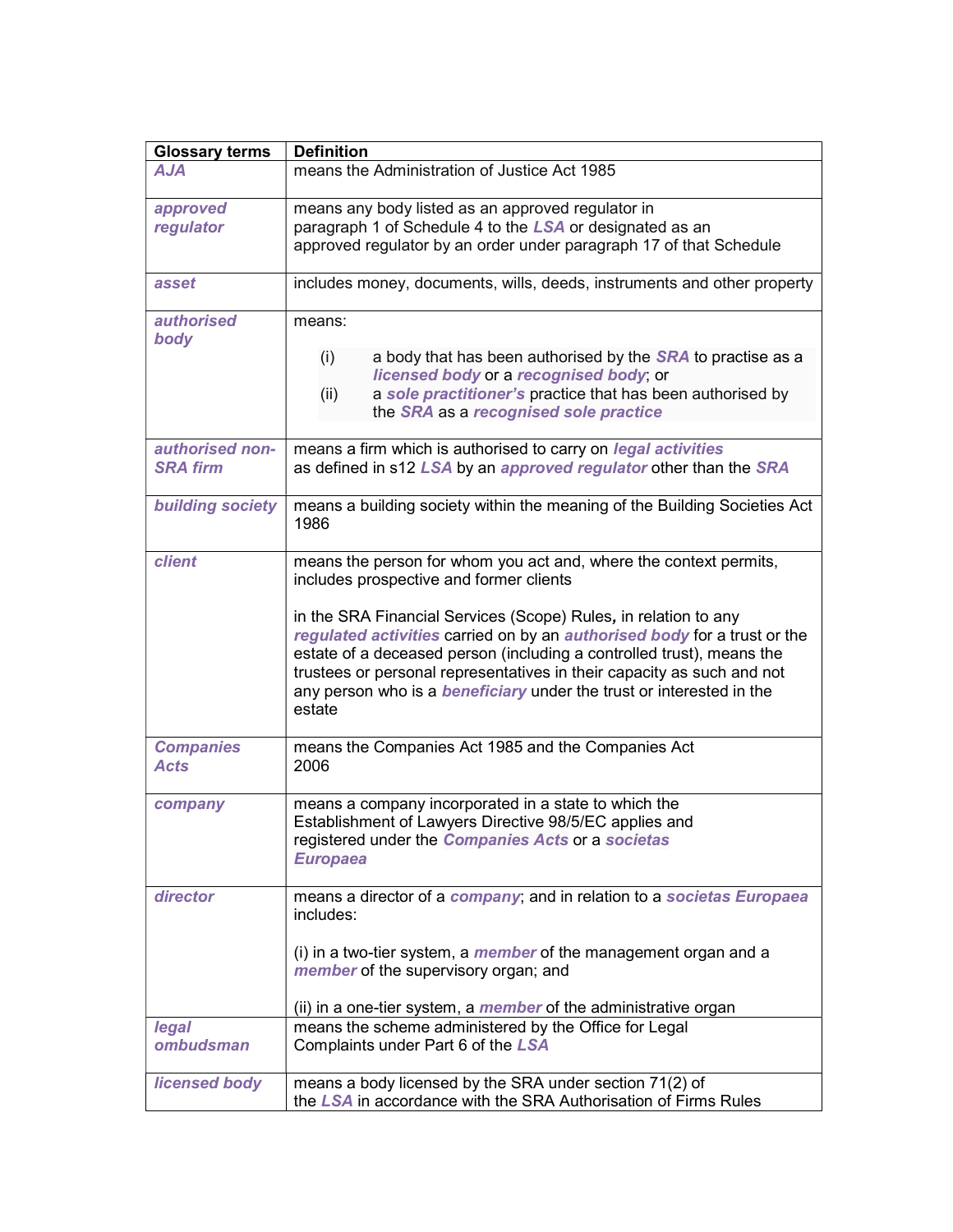| <b>LLP</b>                            | means a limited liability partnership incorporated under the<br>Limited Liability Partnerships Act 2000                                                                 |
|---------------------------------------|-------------------------------------------------------------------------------------------------------------------------------------------------------------------------|
| <b>LSA</b>                            | means the Legal Services Act 2007                                                                                                                                       |
| <b>MDP</b>                            | means a licensed body which is a multi-disciplinary practice providing a<br>range of different services, only some of which are regulated by the SRA                    |
| member                                | means:                                                                                                                                                                  |
|                                       | $(A)$ in relation to a <i>company</i> , a person who has agreed to be a member<br>of the company and whose name is entered in the company's register<br>of members; and |
|                                       | (B) in relation to an LLP, a member of that LLP                                                                                                                         |
| partnership                           | means a body that is not a body corporate in which persons are, or are<br>held out as, <i>partners</i> and <i>partner</i> is to be construed accordingly                |
| person                                | includes a body of persons (corporate or unincorporated)                                                                                                                |
| qualifying<br><i>insurance</i>        | means a policy that provides professional indemnity<br>insurance cover in accordance with the MTC but only to the<br>extent required by the MTC                         |
| recognised<br>body                    | means a body recognised by the <b>SRA</b> under section 9 of<br>the AJA                                                                                                 |
| recognised sole<br>practice           | means the <i>practice</i> of a sole <i>solicitor</i> or <i>REL</i> which is recognised by<br>the SRA under section 9 of the AJA                                         |
| regulated<br><i><b>activities</b></i> | means:<br>(i) subject to sub-paragraph (ii) below:                                                                                                                      |
|                                       | (A) any reserved legal activity;                                                                                                                                        |
|                                       | (B) any non-reserved legal activity except, in<br>relation to an <i>MDP</i> , any such activity that is excluded<br>on the terms of the licence;                        |
|                                       | (C) any other activity in respect of which a <i>licensed</i><br><b>body</b> is regulated pursuant to Part 5 of the LSA; and                                             |
|                                       | (ii) in the SRA Financial Services (Scope) Rules, an activity<br>which is specified in the Regulated Activities Order                                                   |
| <b>REL</b>                            | means a European lawyer registered in the register of<br><b>European lawyers</b>                                                                                        |
| <b>RFL</b>                            | means a foreign lawyer registered in the register of<br>foreign lawyers                                                                                                 |